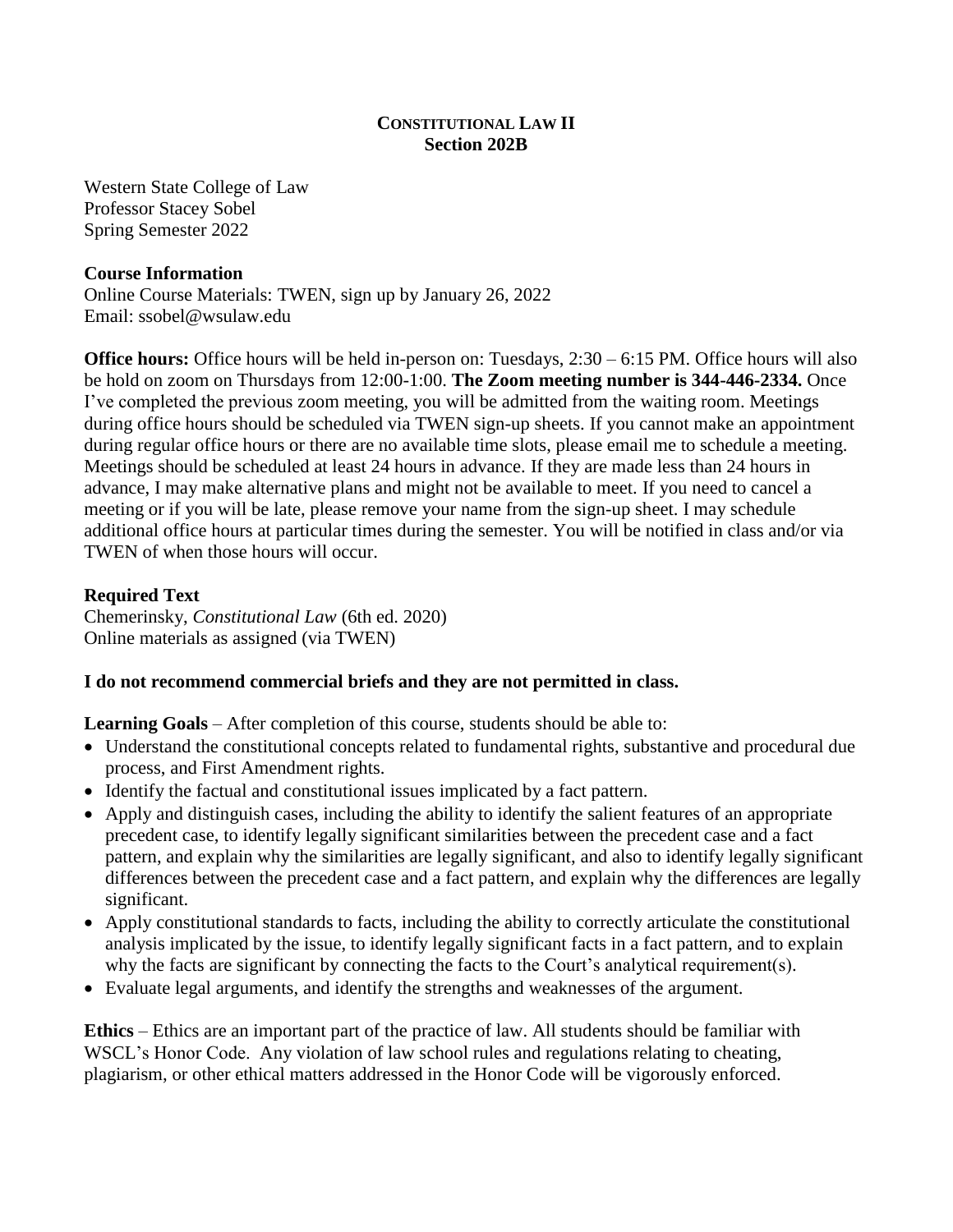**Reading and Class Participation** – Students are expected to complete the assigned reading prior to class. **You should engage in approximately six hours in course preparation per week.** All students are expected to engage in class discussion. Participation is key to making this class enjoyable, so I expect everyone to be prepared to intelligently discuss and critically evaluate that day's assignment in class. In particular, be prepared to discuss the pertinent facts, issues, law and court findings and rulings of each case. All students are expected to engage in professional and respectful discussion of the case materials and subject matter. All views are welcomed. I use a combination of cold-calling and volunteers for class discussion. For volunteer participation, I value quality over quantity, but being an active participant is important. A consistent lack of preparation or professionalism may result in a grade reduction of up to .3 (e.g., from 3.3 to 3.0) on a student's course grade. Exemplary class performance may result in a grade increase of .1 (e.g., from 3.0 to a 3.1) on a student's course grade. **Students may not record the class discussion without the professor's approval.**

**Attendance** – The WSCL policy on required attendance at all classes will be followed: students enrolled in three hour classes may be absent no more than two (2) classes. Students who miss more classes than permitted may be dismissed from the class, thus receiving a "0" for the course absent extenuating circumstances. See the WSCL Attendance Policy, reprinted in the Student Handbook. Students are expected to be in class at the time the course begins. Students who are late may be considered absent at the discretion of the professor. Students who know that they will be late or absent should email me prior to class if possible.

**Examinations and Grading** – The course grade is based on one mid-term and a final exam. The midterm is an essay exam and comprises 20% of your grade. The mid-term covers the assigned readings from the beginning of the semester until the mid-term. The final examination accounts for 80% of your grade and covers all materials for the semester. The final exam contains both essay and multiple-choice questions. There may be occasional on-line quizzes for pass-fail credit. Failure to complete or pass a quiz may result in a grade reduction of up to .3.

**Accommodations –** Western State College of Law provides accommodations to qualified students with disabilities. The Disabilities Services Office assists qualified students with disabilities in acquiring reasonable and appropriate accommodations and in supporting equal access to services, programs, and activities at Western State College of Law. To seek reasonable accommodations, a student must contact Senior Assistant Dean Donna Espinoza, Student Services Director and Disabilities Services Coordinator, whose office is in the Students Services Suite. Dean Espinoza's phone number and email address are: (714) 459-1117; [despinoza@wsulaw.edu.](mailto:despinoza@wsulaw.edu) When seeking accommodations, a student should notify Dean Espinoza of her or his specific limitations and, if known, her or his specific requested accommodation. Students who seek accommodations will be asked to supply medical documentation of the need for accommodation. Classroom accommodations are not retroactive, but are effective only upon the student sharing approved accommodations with the instructor or professor. Therefore, students are encouraged to request accommodations as early as feasible with Dean Espinoza to allow for time to gather necessary documentation. If you have a concern or complaint in this regard, please notify Dean Espinoza; or please notify Dean Allen Easley at [aeasley@wsulaw.edu](mailto:aeasley@wsulaw.edu) or (714) 459-1168. Complaints will be handled in accordance with the College of Law's "Policy against Discrimination and Harassment."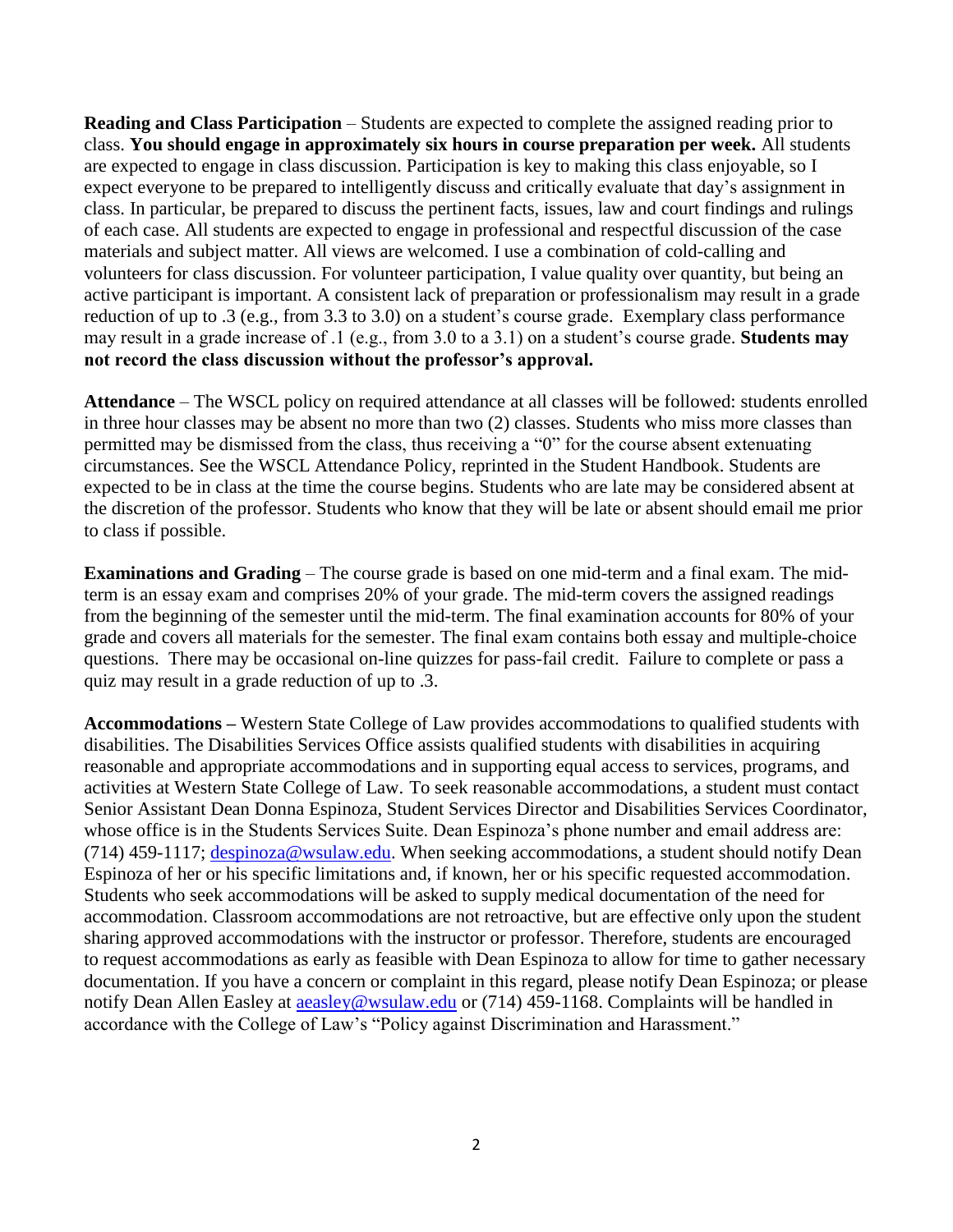# **COURSE READING**

| January 18  | Fundamental Rights: Intro; Family Autonomy<br>903-908; 952-959; 1030-1042; 909-929                               |
|-------------|------------------------------------------------------------------------------------------------------------------|
| January 25  | FR: Family; Reproductive Rights<br>938-952; 959-1001                                                             |
| February 1  | FR: Reproductive; Sexual; Voting Rights<br>1001-1030; 1053-1076                                                  |
| February 8  | FR: Voting; Access to the Courts; Education; Procedural Due Process<br>1079-1083; 1106-1116; 1121-1162           |
| February 15 | PDP; First Amendment: Free Speech Methodology<br>1162-1169; 1177-1179; 1186-1201; 1210-1237                      |
| February 22 | No class                                                                                                         |
| March 1     | Speech: Prior Restraints; Compelled Speech; Review<br>1237-1249; 1257-1267; 1270-1272; 1289-1294; Practice Exam  |
| March 8     | Mid-term; Unprotected and Less Protected Speech: Incitement of Illegal Activity<br>Midterm; 1308-1317; 1329-1332 |
| March 15    | <b>Spring Break</b>                                                                                              |
| March 22    | Fighting Words; Hostile Audience; Sex Related Speech; Profanity and Indecency<br>1341-1355; 1365-1404            |
| March 29    | Violent Speech; Commercial; Conduct; Money as Political Speech<br>1404-1427; 1434-1439; 1442-1446; 1481-1502     |
| April 5     | Money; Location<br>1502-1523; 1531-1540; 1545-1574                                                               |
| April 12    | Freedom of Association<br>1582-1635                                                                              |
| April 19    | Religion: Free Exercise; Establishment Intro.<br>1665-1722                                                       |
| April 26    | <b>Establishment Clause</b><br>1723-1781                                                                         |
| May 3       | <b>Establishment Clause; Review</b><br>1782-1803; Practice exam                                                  |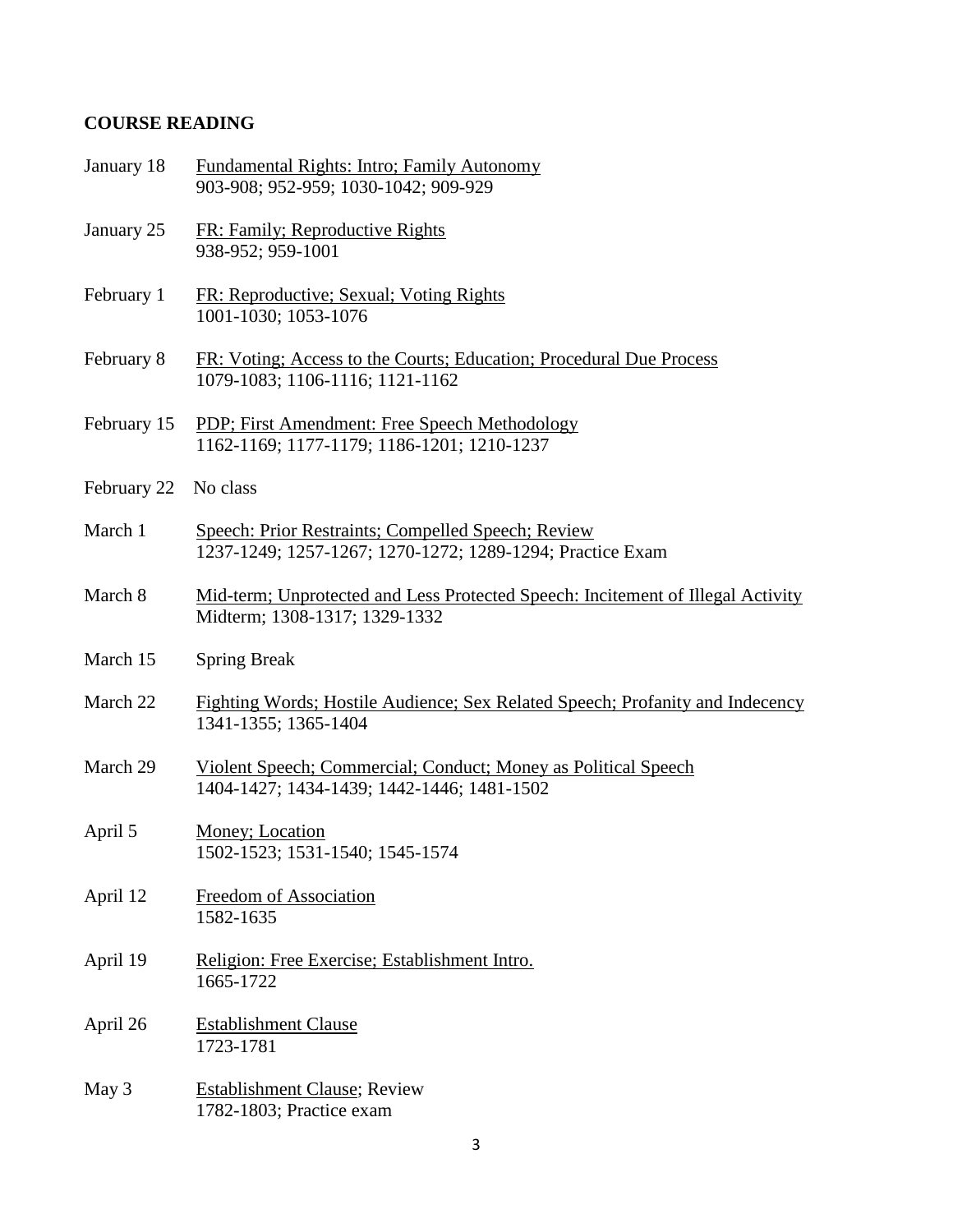## **Western State College of Law – Programmatic Learning Outcomes**

**Western State College of Law's curriculum is designed so that every student achieves a level of competency prior to graduation in each of the eight Programmatic Learning Outcomes listed below:**

#### **1. Doctrinal Knowledge**

Students will demonstrate knowledge of substantive and procedural law in the core curriculum subjects, including Contracts, Criminal Law, Criminal Procedure, Torts, Real Property, Business Association, Evidence, Civil Procedures, Constitutional Law, Estates, Community Property, Remedies, and Professional Responsibility.

### **2. Practice Skills**

Students will demonstrate the development of other law practice skills. Each student's chosen outcomes within this category will be varied based on the student's particular interests, coursework and work experiences. They may include, but are not limited to, the following topics: oral presentation and advocacy; interviewing; counseling; client service and business development; negotiations, mediation, arbitration, or other alternate dispute resolution methods; advanced legal research and writing (excluding purely academic papers and the first four units earned in introductory first-year legal research and writing class); applied legal writing such as drafting contracts, pleadings, other legal instruments; law practice management or the use of technology in law practice; cultural competency; collaboration or project management; financial analysis, such as accounting, budgeting project management, and valuation; cost benefit analysis in administrative agencies; use of technology, data analyses, or predictive coding; business strategy and behavior; pretrial preparation, fact investigation, such as discovery, e-discovery, motion practice, assessing evidence, or utilizing experts; trial practice; professional civility and applied ethics; a law clinic that includes a classroom component; or a legal externship that includes a classroom component.

### **3. Legal Analysis**

Students will demonstrate the ability to identify the factual and legal issues implicated by a fact pattern and to appropriately use cases (including identifying the salient features of an appropriate precedent case, identifying legally significant similarities or differences between the precedent case and a fact pattern and explaining why those are legally significant) and rules (including the ability to connect legally significant facts in a fact pattern to the rule) to predict how a court would decide the issue. Students will also demonstrate the ability to identify and evaluate the public policies of a precedent case or rule, and be able to evaluate how public policy can impact the application of a rule to the legal issue.

#### **4. Legal Research**

Students will demonstrate the ability to locate relevant legal authority using a variety of book and electronic resources, and to properly cite to such legal authority.

#### **5. Communication**

Students will demonstrate the ability to communicate both orally and in writing in a manner appropriate to a particular task to effectively convey the author or speaker's ideas. This includes audience sensitivity in written and oral communication (the ability to adopt a tone, style and level of detail appropriate to the needs, knowledge and expertise of the audience); and written communication basic proficiency (the ability to use the conventions of grammar, spelling, punctuation, diction and usage appropriate to the task and sufficient to convey effectively the author's ideas).